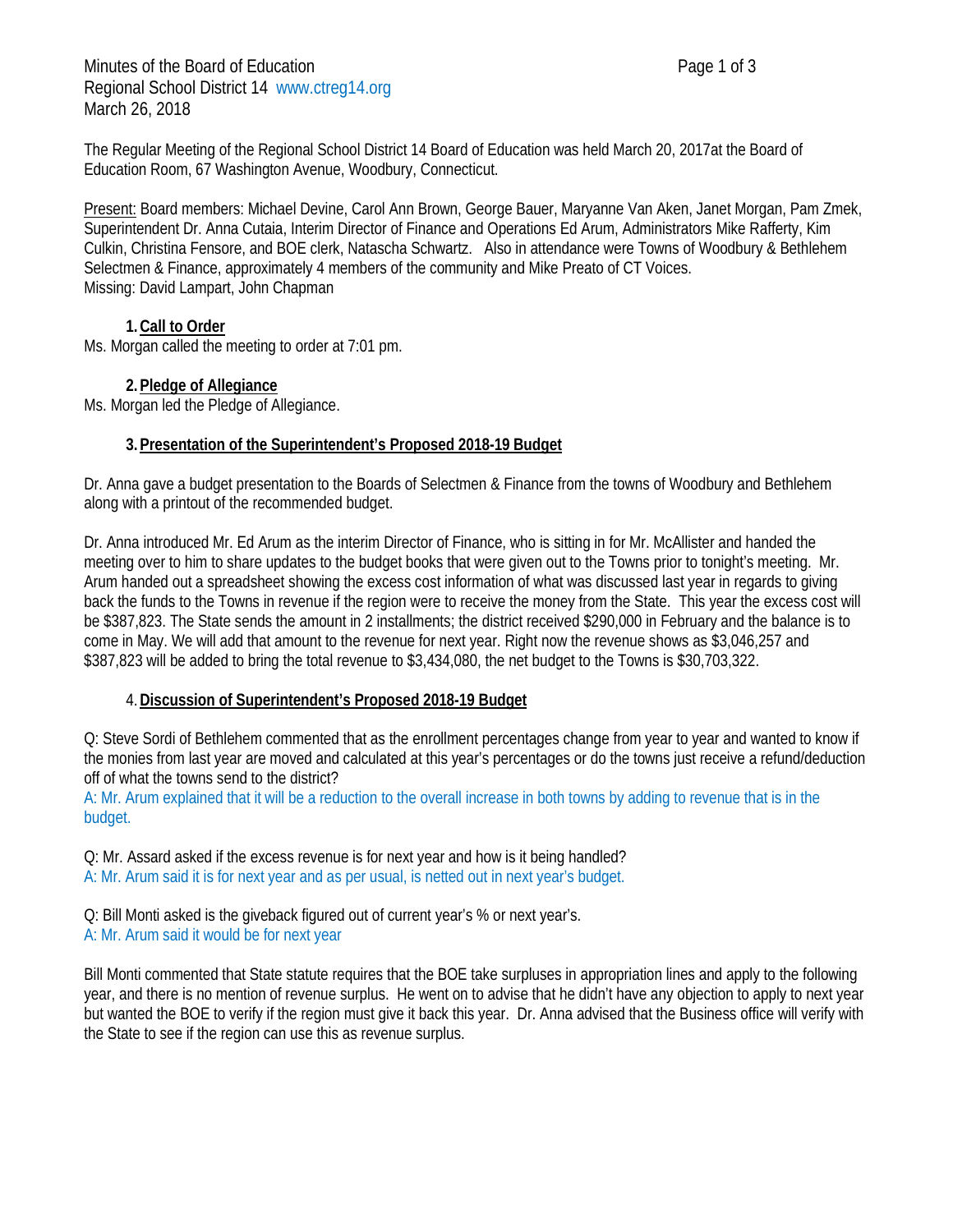Q: Mr. Sordi asked what the reason is for including the amount in revenue rather than deciding to add it to the budget for next year?

A: Mr. Arum advised that it is just a different way of accounting and by taking it as revenue, each town will receive a deduction to the payment amount that will be owed.

Q: Len Assard advised that there is a bill before legislature for an increase in appropriation from the State to Voag. He wanted to know if legislation doesn't pass this, how the BOE will treat this. A: Dr. Anna and Ms. Morgan advised that the BOE hasn't discussed it as of yet.

Mr. Assard advised that the town would rather see it recognized this year rather than being a surplus for the following year.

Mr. Arum gave information on preschool. He went back to the last 3 years and took the October 1<sup>st</sup> numbers on each year. In 2015, as the preschool was STAR preschool, there were more pre k students enrolled:

2015 Bethlehem 11 Woodbury 37 2016 Bethlehem 11 Woodbury 26 2017 Bethlehem 8 Woodbury 13

Mr. Sordi of Bethlehem would like to see the pre k financials – Ms. Morgan advised that the region would get that to him.

Q: Lenny Assard asked if pre k is part of the enrollment numbers in elementary? In the event the region has to add a teacher to a grade, are there any thoughts of bringing kids in from another district and if yes would it be on a tuition basis? He also asked if the BOE has met with Mayor of Waterbury.

A: Dr. Anna advised that they have not spoken to the Mayor to date and the BOE and Dr. Anna have not discussed this at all. The discussion would need to be much larger than just money.

Q: Alex de Sorbo of Woodbury was wondering why the region decided to put \$88K into a new culinary program, losing STEAM, and that the region is only investing \$12K into Math?

A: Dr. Anna advised that there is a lot more that goes into Math that is not identified in a numerical sense. Culinary is completely offset by STEAM. She wanted culinary last year and believed it would be created as a through line of career preparedness, and because the region wrote a math and science curriculum, they were able to roll STEAM into that curriculum. In another slide it shows that there is an instructional leader who will also be doing WMS work and the Director of Teaching and Learning is in school every week and that salary is not on there either.

Q: Dave Butkus of Bethlehem wanted more information on the 2<sup>nd</sup> grade possibility of going to 3 classrooms. He wanted to know if we could move the lines that define which school students go to balance out students in schools.

A: Dr. Anna said that there are a standard set of roads that were already established before she arrived and Mr. Sordi did advise that the line has changed from time to time. The BOE could certainly have a dialogue as an option. It could come in at a good time since DAC will be conducting a demographics assessment.

Q: George Hale of Woodbury said he received letter from a 4<sup>th</sup> grade constituent stating that he is not satisfied with the condition of outdoor basketball court at MES and can we please look into it?

A: Dr. Anna advised that it is not in the plans for maintenance in the coming year but will have someone look into it and get back to him.